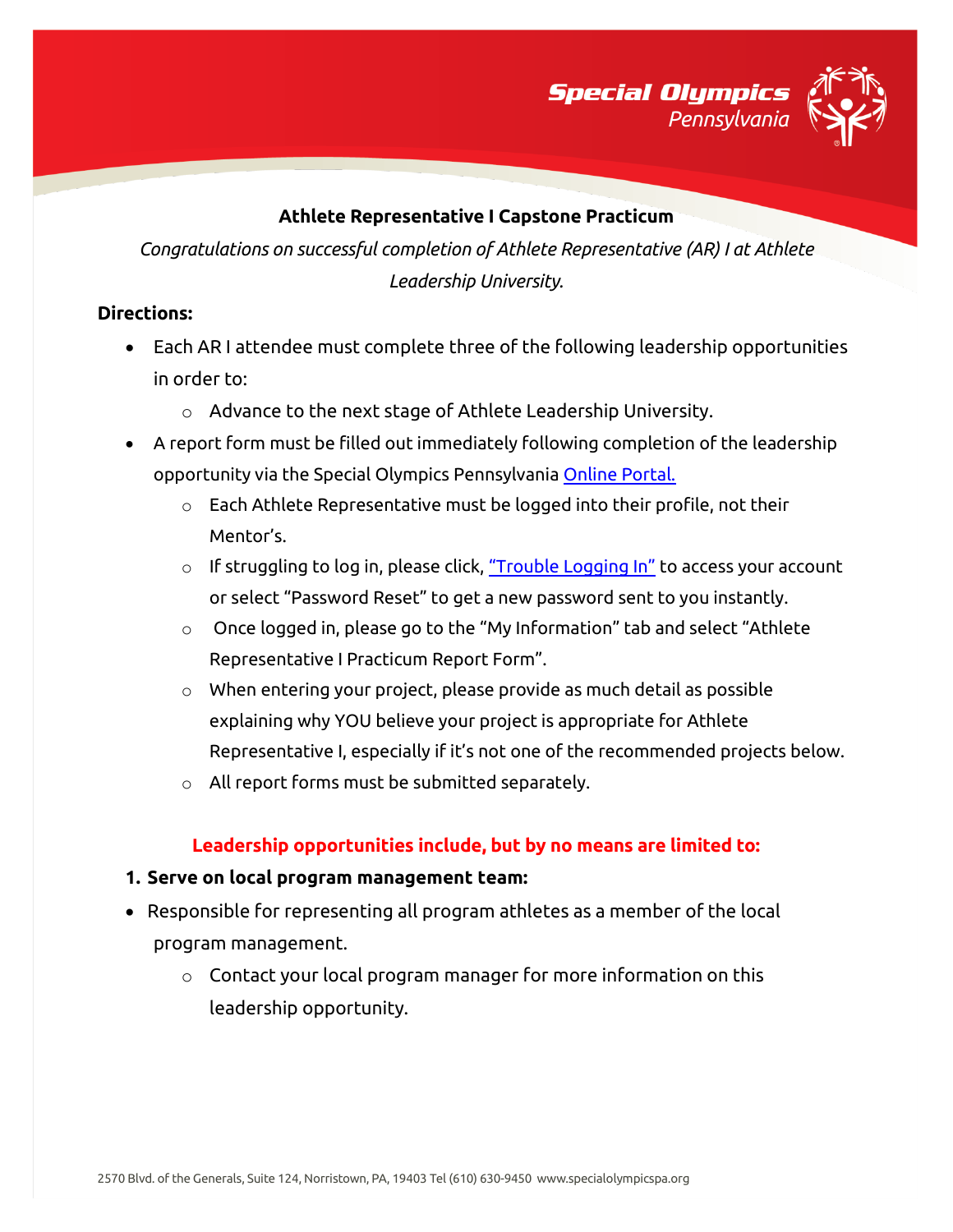# **2. Create or join an Athlete Leadership Team**:

- Committee of program athletes serving as part of a local program management team, providing direct athlete input.
	- o Contact Athlete Leadership Coordinator and / or your local program manager for more information on this leadership opportunity.

# **3. Serve on a games organizing committee for a local, invitational, sectional and/ or state competition:**

- View list of games organizing committees for sectional and sate events by section below. Contact Senior Competition Director, Bruce Bach at [bbach@specialolympicspa.org](mailto:bbach@specialolympicspa.org) if interested in this opportunity:
- **East:** Contact Senior Competition Director, Bruce Bach at [bbach@specialolympicspa.org](mailto:bbach@specialolympicspa.org) if interested in this opportunity:
	- o **Eastern Bowling Sectional**
		- Allentown, PA
	- o **Eastern Spring Sectional**
		- **EXECT** Kutztown University, Kutztown, PA
	- o **Eastern Fall Sectional**
		- DeSales University, Allentown PA
	- o **Fall Festival**
		- Villanova University, Villanova, PA
- **Central:** Contact Senior Competition Director, Bruce Bach at

[bbach@specialolympicspa.org](mailto:bbach@specialolympicspa.org) if interested in this opportunity:

- o **Indoor Winter Games**
	- York, PA
- o **Central Bowling Sectional**
	- **Harrisburg, PA**
- o **Central Spring Sectional**
	- St. Francis University, Loretto, PA
- o **Summer Games**
	- Penn State University, State College, PA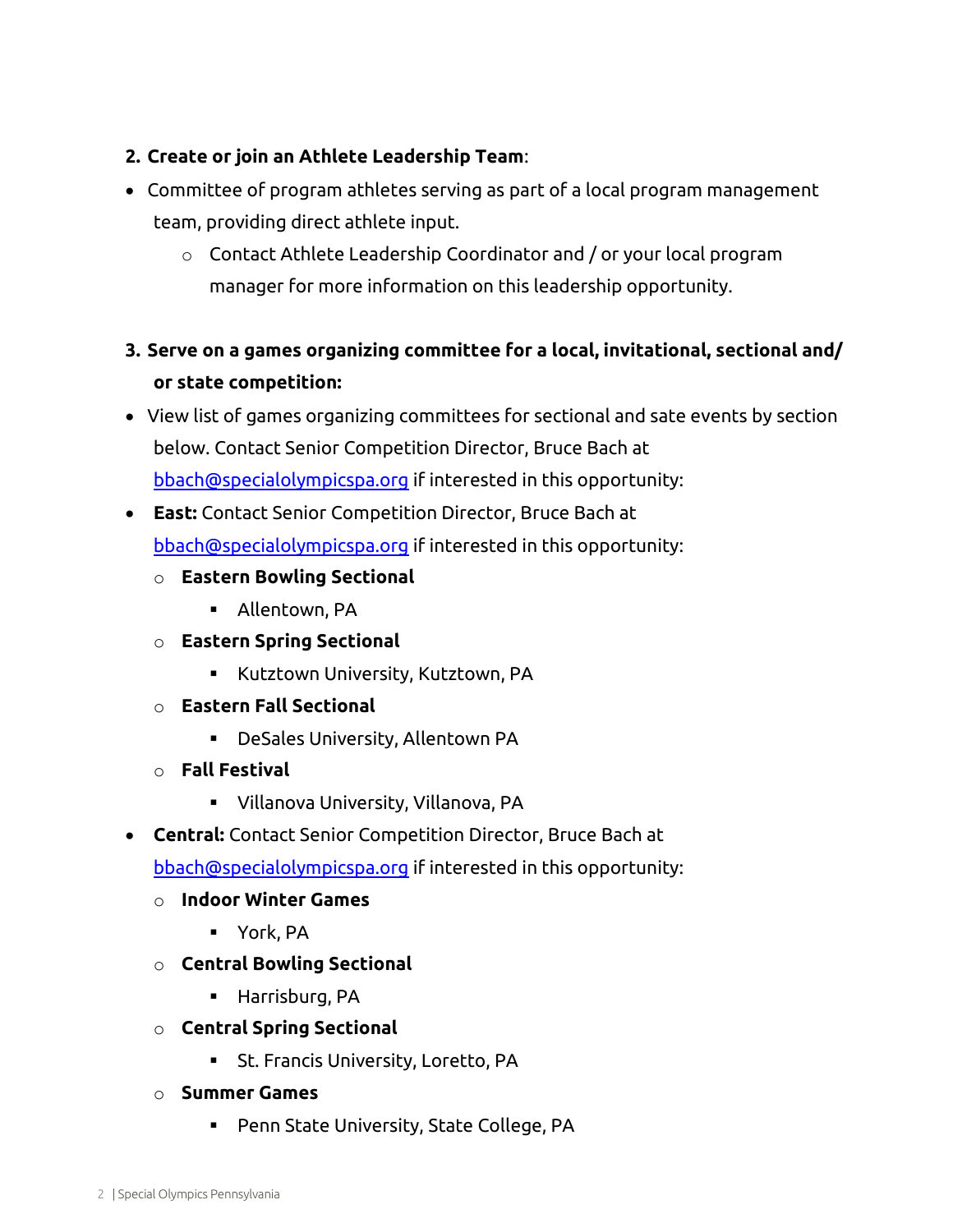# o **Central Fall Sectional**

- Juniata College, Huntingdon, PA
- **West:** Contact Western Competition Director, Mike Ermer at [mermer@specialolympicspa.org](mailto:mermer@specialolympicspa.org) if interested in this opportunity.
	- o **Winter Games**
		- Seven Springs Resort, Seven Springs, PA
	- o **Western Bowling Sectional**
		- **Erie, PA**
	- o **Western Spring Sectional**
		- Carnegie Mellon University, Pittsburgh, PA
	- o **Western Fall Sectional**
		- **Slippery Rock University, Slippery Rock, PA**

#### **4. Volunteer at a local, invitational, sectional and/ or state competition**

- If you are not competing, you can volunteer at a competition. Volunteer duties include but are not limited to: set up/break down, distribute food and beverages, etc.
- You may find details regarding sectional and/ or state competitions on the SOPA website under the [Event Calendar](https://specialolympicspa.org/events/events-calendar) tab.
	- $\circ$  For State/Sectional competitions, contact the section Competition Director for more information on this leadership opportunity.
	- o For Local/Invitational events in your local program, contact your local program manager for more information on this leadership opportunity.
	- o For Local/Invitational events outside your local program, contact your section's Field Director\*:
		- East, Gina Reid: [greid@specialolympicspa.org](mailto:greid@specialolympicspa.org)
		- **EXECENTER:** Central, Kristen Lenig: [klenig@specialolympicspa.org](mailto:klenig@specialolympicspa.org)
		- West, Jim Binz: [jbinz@specialolympicspa.org](mailto:jbinz@specialolympicspa.org)
	- o \*If you live in an already established region, contact your region's Executive Director unless you are interested in volunteering at an event in a Local Program outside of your region.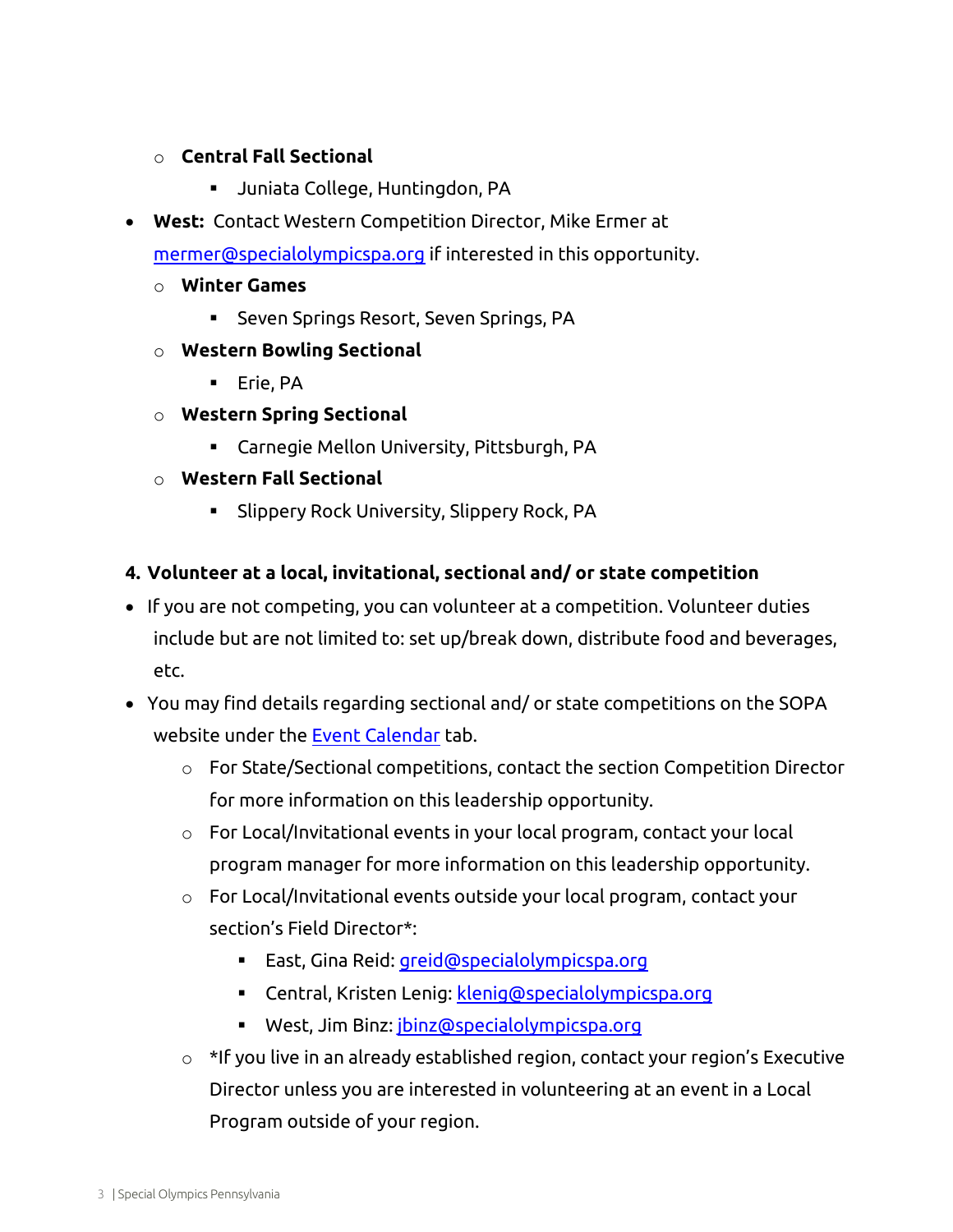# **5. Facilitate an Athlete Input Council at a local/invitational competition.**

- Just like at State Competitions, Athlete Input Councils take place to allow athletes the opportunity to provide feedback about their experiences.
	- o Contact your local program manager for more information on this leadership opportunity.

# **6. \*Attend Athlete Congress:**

- Hosted every two (2) years, is a forum for Athlete Representatives to present recommendations to the SOPA Board of Directors for organizational change.
	- o Contact your local program manager for more information on this leadership opportunity.

# **7. Attend SOPA's annual Leadership Conference:**

- Leadership Conference is SOPA's largest non-competitive event, attended by Athlete Leaders, Local Program Volunteers, SOPA Staff and Board Members to share best practices and learn the direction the organization is heading.
	- $\circ$  Contact your local program manager for more information on this leadership opportunity.

# **8. \*Being elected onto the Regional Input Council:**

- Athlete Representatives wanting to run for RIC must submit their nomination form for Local Program Manager/Director approval.
- During the biennial Athlete Congress, or every three years within an established region, those athletes seeking election are required to give a one minute speech stating why they should be elected to the position.